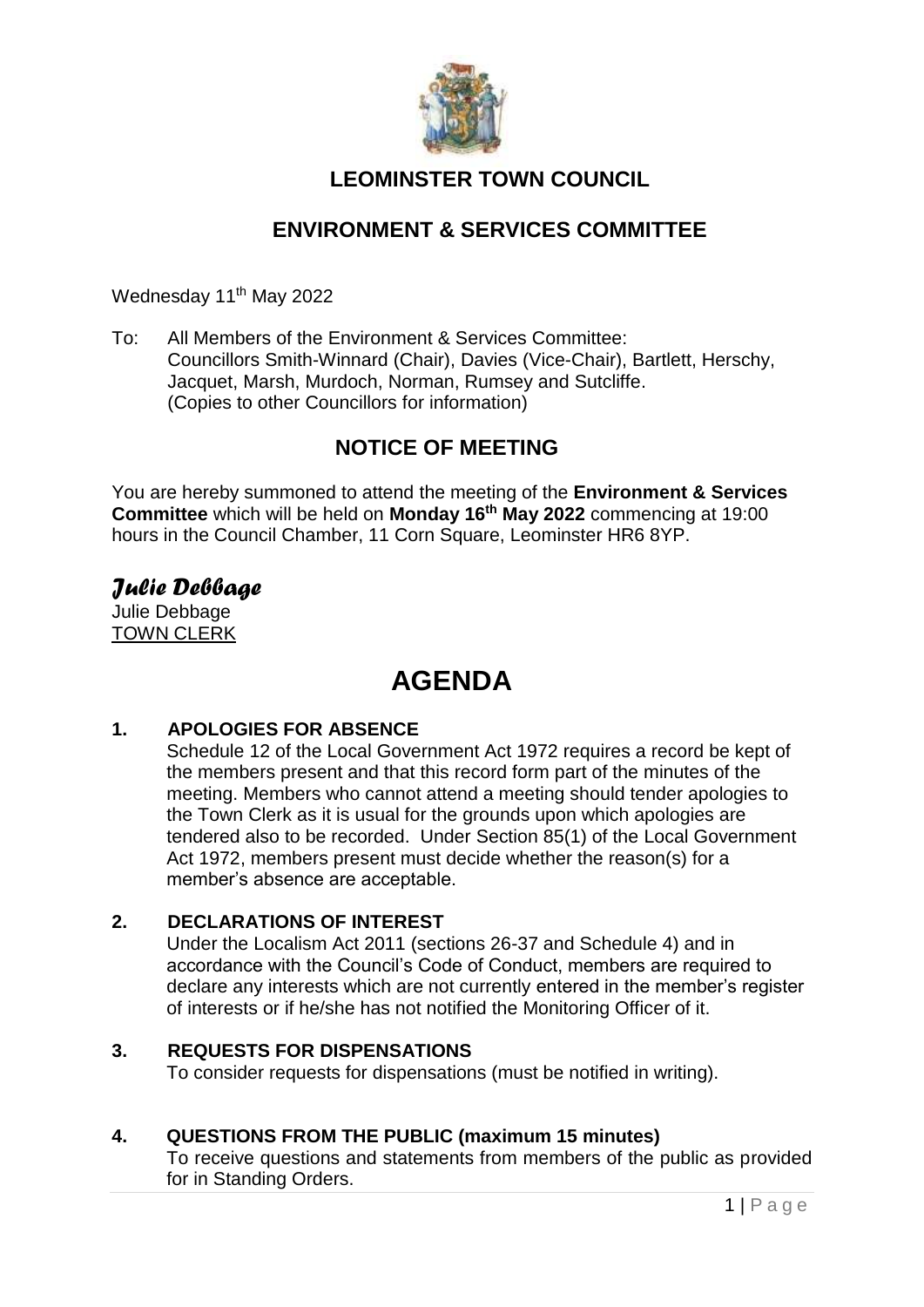**AGENDA**

## **5. MINUTES OF PREVIOUS MEETING**

To receive and approve as a correct record the minutes of the Environment & Services Committee meeting held on 14<sup>th</sup> March 2022.

## **6. CLERK'S REPORT**

To receive the Clerk's Report on matters outstanding that may not appear on the agenda.

## **7. COMMITTEE UPDATE REPORT**

Please see the attached report for consideration.

#### **8. GROUNDS TEAM UPDATE**

Please see the attached report for consideration.

## **9. CONFIDENTIAL ITEMS**

Certain items are expected to include the consideration of exempt information and the Environment & Services Committee is, therefore, recommended to resolve "That, in accordance with Section 100A(4) of the Local Government Act 1972, the public be excluded during the discussion of the matters referred to in the items listed below, on the grounds that they involve the likely disclosure of exempt information, as defined in the respective paragraph of Part 1 of Schedule 12A of the Act, and the public interest in maintaining the exemption outweighs the public interest in disclosing the information".

#### **10. DATE OF NEXT MEETING**

The next meeting will be held on Monday  $11<sup>th</sup>$  July 2022 at 19:00hrs in the Council Chamber, 11 Corn Square, Leominster HR6 8YP.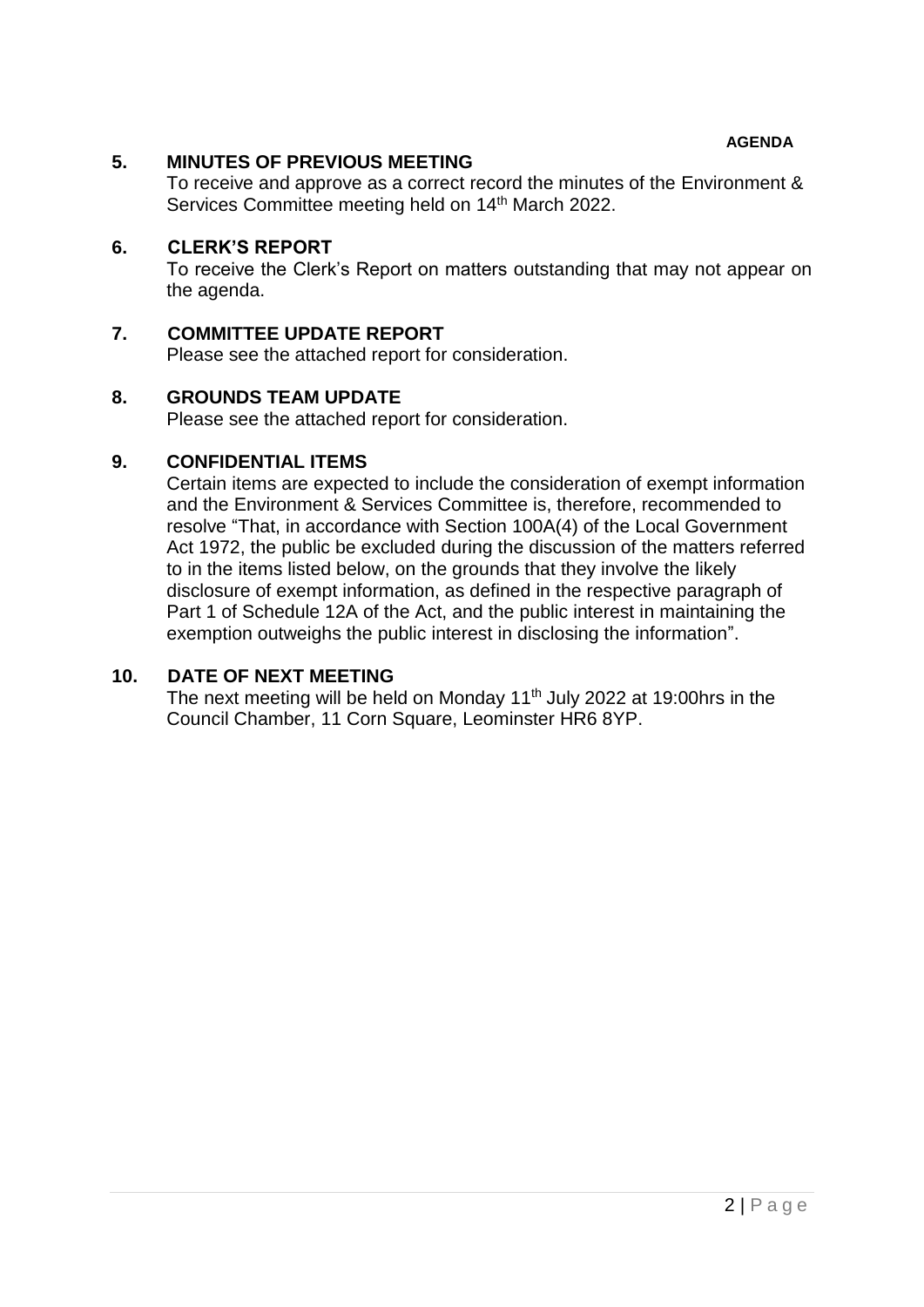## **MINUTES (AGENDA Item 5) LEOMINSTER TOWN COUNCIL**

# **ENVIRONMENT AND SERVICES COMMITTEE**

Minutes of the Environment & Services Committee meeting held on Monday 14<sup>th</sup> March 2022 commencing at 19:00 hours in the Council Chamber, 11 Corn Square, Leominster HR6 8YP.

**MEMBERS PRESENT:** Councillors Smith-Winnard (Chair), Davies (Vice-Chair), Bartlett (19.07), Jacquet, Marsh, Murdoch, Norman, Rumsey and Sutcliffe.

**OFFICERS PRESENT:** Town Clerk, Democratic Services Officer, Environment & Grounds Supervisor

#### **ES53/21 APOLOGIES FOR ABSENCE**

Apologies for absence were received and accepted by the Committee for Cllr Herschy (Meeting) and Cllr Bartlett who advised that she was attending an overlapping meeting. Cllr Bartlett joined the meeting at 19.07.

## **ES54/21 DECLARATIONS OF INTEREST** Cllr. Murdoch – Allotments Cllr. Smith-Winnard - Leominster in Bloom Cllr. Norman - Leominster-in-Bloom

**ES55/21 REQUESTS FOR DISPENSATIONS** There had been no requests for dispensations received.

## **ES56/21 QUESTIONS FROM THE PUBLIC**

There were no members of the public present. No issues were raised.

#### **ES57/21 MINUTES OF PREVIOUS MEETING**

It was **RESOLVED** that the minutes of the Environment & Services Committee meeting held on Monday 10<sup>th</sup> January 2022 be agreed and signed as a correct record.

## **ES58/21 CLERK'S REPORT**

 **Paper Supplies** – the Council's paper provider has advised that the price of paper is increasing due to the rise in the cost of shipping containers. Alternative suppliers are being considered and a stock of paper has been purchased from a local company.

The clerk requested that Councillors advise her if they require paper copies of agendas in advance of meetings.

There are a number of laptops that could be made available to Councillors at meetings in order to download agendas and reduce paper costs.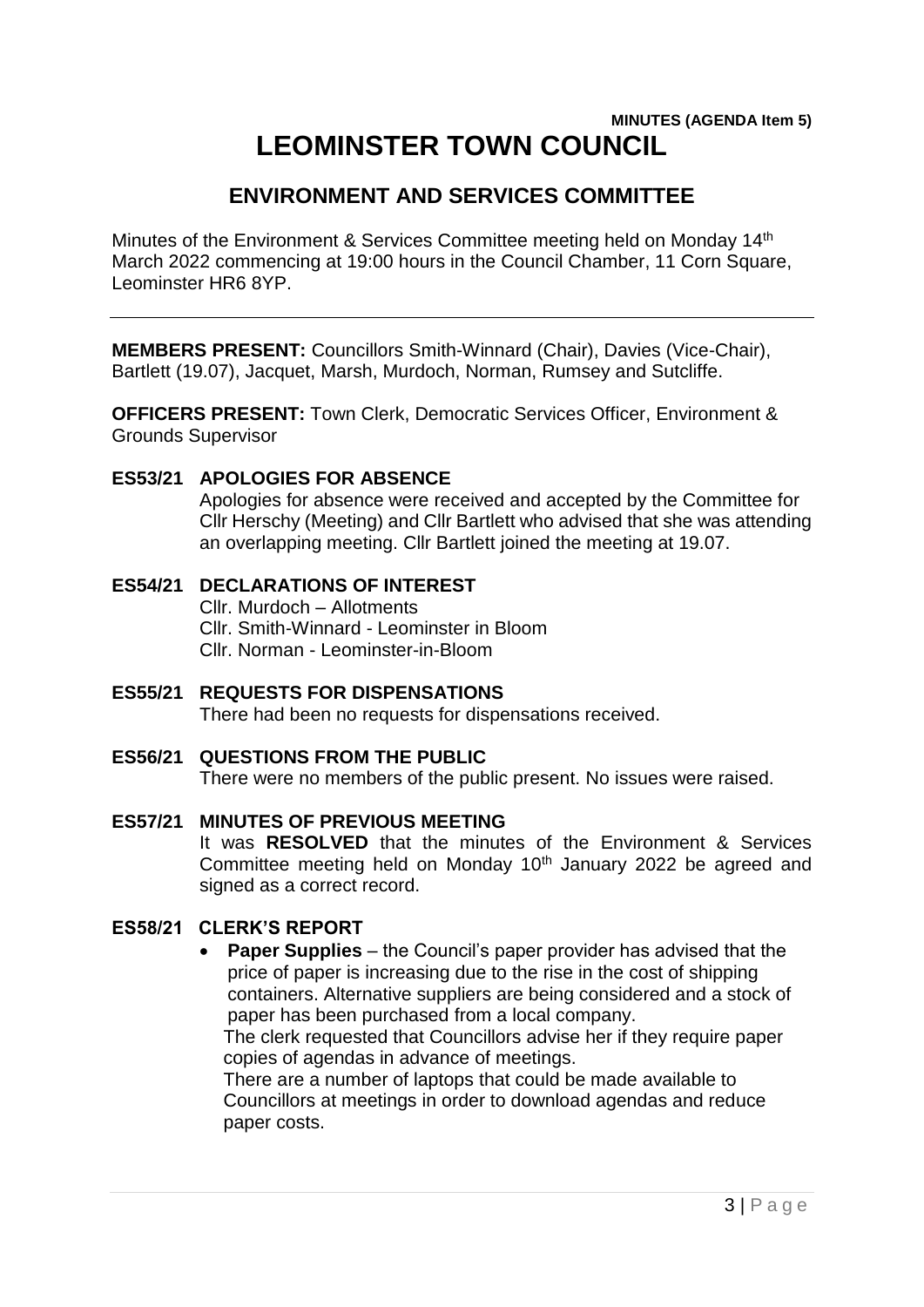## **ES59/21 COMMITTEE UPDATE REPORT**

Committee considered the update report and following discussion they **RESOLVED:**

- To note the report;
- To note that the Footpath Officers will be invited to future Environment & Services Committee meetings;
- To note that the steps at Brierley require major works which is the responsibility of Herefordshire Council;
- To check the Modifications Orders log regarding PROW anomalies;
- To consider submitting an article on PROW anomalies for publication in Leominster News;
- To advise Walkers are Welcome members on reporting PROW anomalies;
- To request the installation of gates, instead of stiles, on the Herefordshire Trail;
- To note that the Environment & Grounds Supervisor will inspect the Leominster section of the Herefordshire Trail and advise on the work required to support the promotion by VisitHerefordshire at Easter;
- To note that a plank bridge needs to be installed on Footpath ZC135 over the stream. Also the handrails currently in place on the turn to Easters Court are not fit for purpose and require repair;
- To note that the Deputy Lieutenant will be attending the planting session on 16<sup>th</sup> March 2022 at Ginhall Green:
- That the clerk calculates the hidden costs incurred by the Council to provide allotments (that have not been shown separately in the town council allotment budget in the past), in order that an allotment rental increase for 2023-24 can be considered at the Full Council meeting on 28th March 2022;
- To contact Cllr Harvey and the Service Manager Built and Natural Environment at Herefordshire Council regarding the felling of a tree at Minster Court on an approved 5-day notice and to request a presentation to explain the 5-day notice procedure at a future Environment & Services Committee meeting;
- To advise Cllr Harvey, Service Manager Built and Natural & Environment and the Tree Officer of the Council's Tree Statement;
- To contact the White Lion public house to request that measures are implemented to ensure the entrance to Aïdas Accessible Amble is kept clear;
- To note that a letter and signage has been produced to inform residents of the tree maintenance works, on Etnam Street and West Street, scheduled for completion by 31<sup>st</sup> March 2022;
- To appoint a Working Group comprising of Cllrs Smith-Winnard and Norman to complete the Playing Pitch and Outdoors Sports Strategy & Indoor Built Facilities survey;
- To contact the school in Ivington to establish if there are any areas where they would like to forego the first verge cut by Balfour Beatty;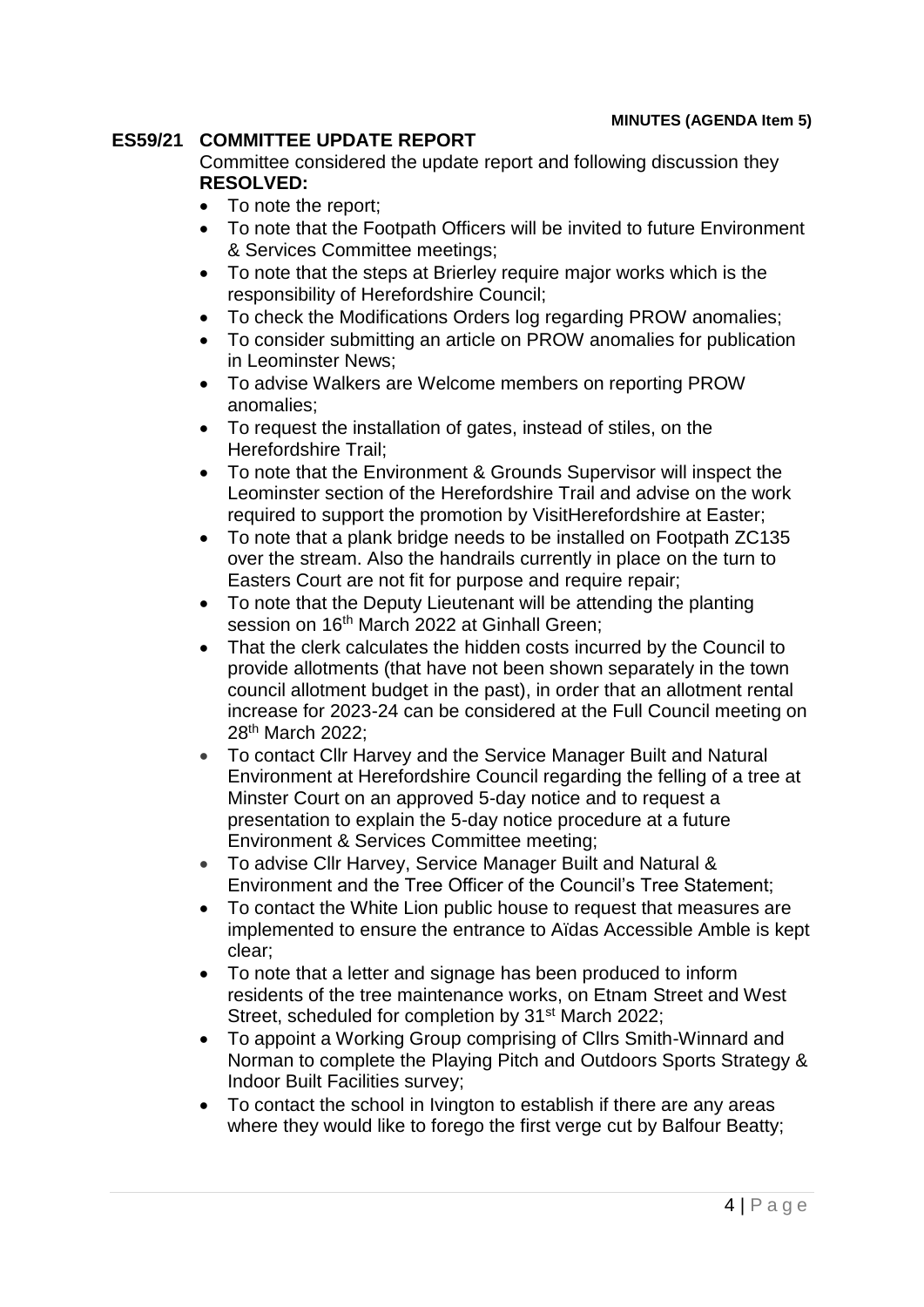#### **MINUTES (AGENDA Item 5)**

- To note that the Environment & Grounds Supervisor will review the Leominster area and suggest areas to forego the first verge cut by Balfour Beatty;
- To renew the Lengthsman Scheme for 2022-23;
- To approve the Lengthsman Drainage Scheme for 2022-23;
- To contact the Bereavement Services Supervisor to request the timeline for the Wildlife Plan for Local Authority Cemeteries;
- To contact Herefordshire Wildlife Trust to establish whether they would like to work with the Council on other cemeteries in the area not already covered by the Wildlife Plan.

#### **ES60/21 GROUNDS TEAM UPDATE**

Committee considered the update report and following discussion they **RESOLVED:**

- To note the report:
- To note that the Barons Cross play area has re-opened as the tree has been removed.

#### **ES61/21 CONFIDENTIAL ITEMS**

**Insurance claim** – Committee noted that the insurance provider has reviewed the requested information and suggested a resolution to the claim. Committee **RESOLVED** that the clerk contact the insurance provider to query certain information provided by the claimant.

#### **ES62/21 DATE OF NEXT MEETING**

Committee noted that the next meeting would be held on Monday 16<sup>th</sup> May 2022 at 19:00hrs in the Council Chamber, 11 Corn Square, Leominster HR6 8YP (subject to approval of the meetings calendar at the next Full Council meeting on 28<sup>th</sup> March 2022).

There being no other business, the Chair thanked members for their attendance and closed the meeting at 20.38 hours.

**CHAIR:**

**DATE:**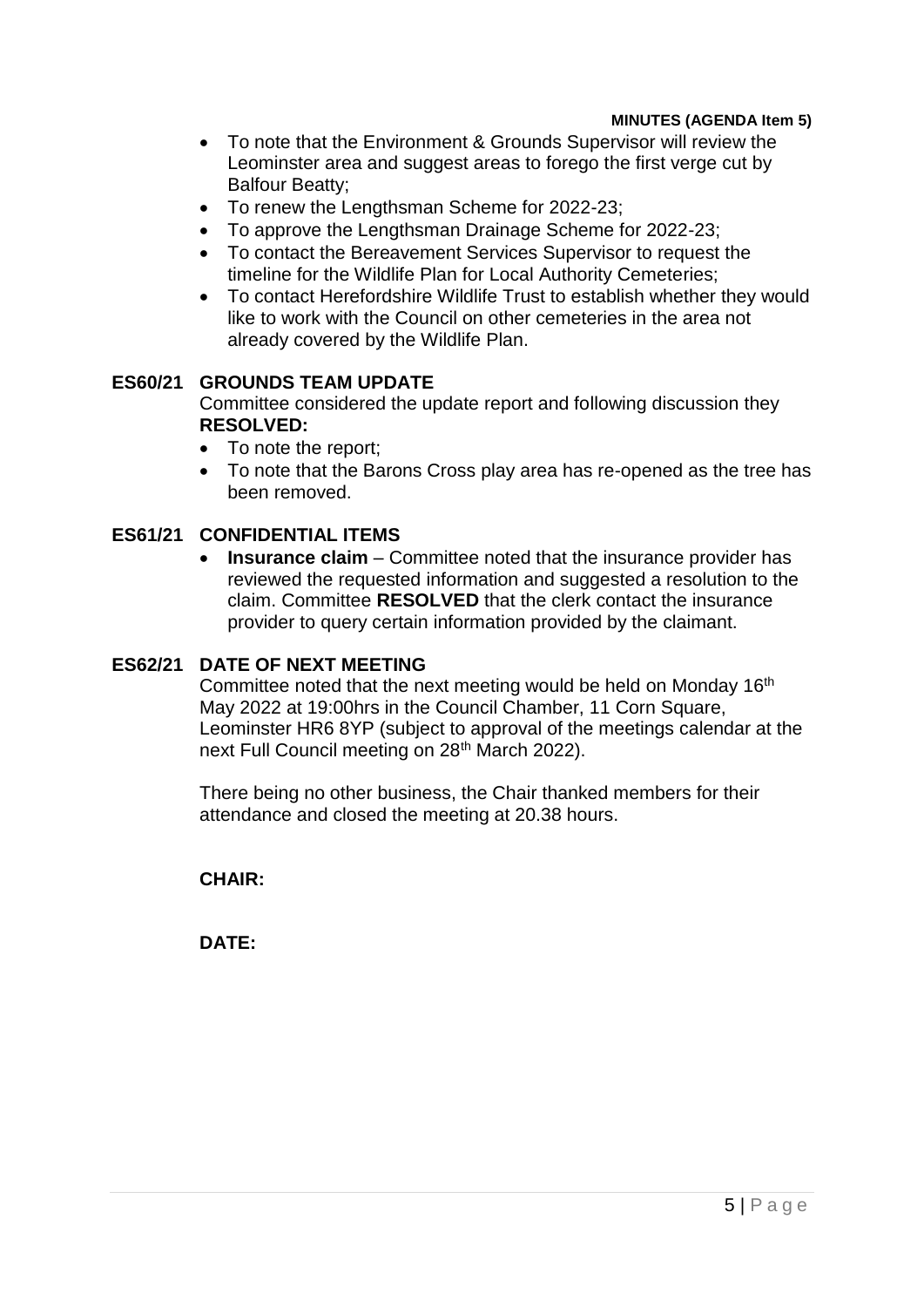#### **Environment & Services Committee**

| Date:                         | 9 <sup>th</sup> May 2022                                                                                                                       |
|-------------------------------|------------------------------------------------------------------------------------------------------------------------------------------------|
| Title:                        | <b>Committee Update Report</b>                                                                                                                 |
| <b>Purpose of the Report:</b> | To provide Members with an update relating to<br>previous decisions made by the Committee, identify<br>further actions and decisions required. |
| <b>Contact Officer:</b>       | Julie Debbage                                                                                                                                  |

#### **1. RECOMMENDATION**

- **1.1 That the report be noted;**
- **1.2 To consider making decisions related to items 3.1, 3.3, 3.4 and 4.5.**

#### **2. BACKGROUND**

- 2.1 Leominster Town Council is responsible for the maintenance of a number of open spaces in Leominster.
- 2.2 Public Rights of Way have been taken back in house to Herefordshire Council. Leominster Town Council will continue to maintain the footpaths using its direct labour force.
- 2.3 This report provides background information to Committee on new and existing projects, updates members on progress to date and identifies any further actions required.

## **3. FOOTPATH MAINTENANCE**

#### 3.1 *Volunteer Footpath Officers*

Two volunteer footpath officers are now in place and are currently looking for other volunteers to help with reporting the issues on Leominster Public Rights of Way. The recommendation is to make available from the P3 scheme budget, an amount to cover the purchase of essentials required by our two footpath officers to carry out the role.

#### 3.2 *Repairs to Handrails and plank bridge – Herefordshire Trail*

A quote is being obtained from the Lengthsman to carry out repairs on the Herefordshire Trail ahead of the promotional event in June.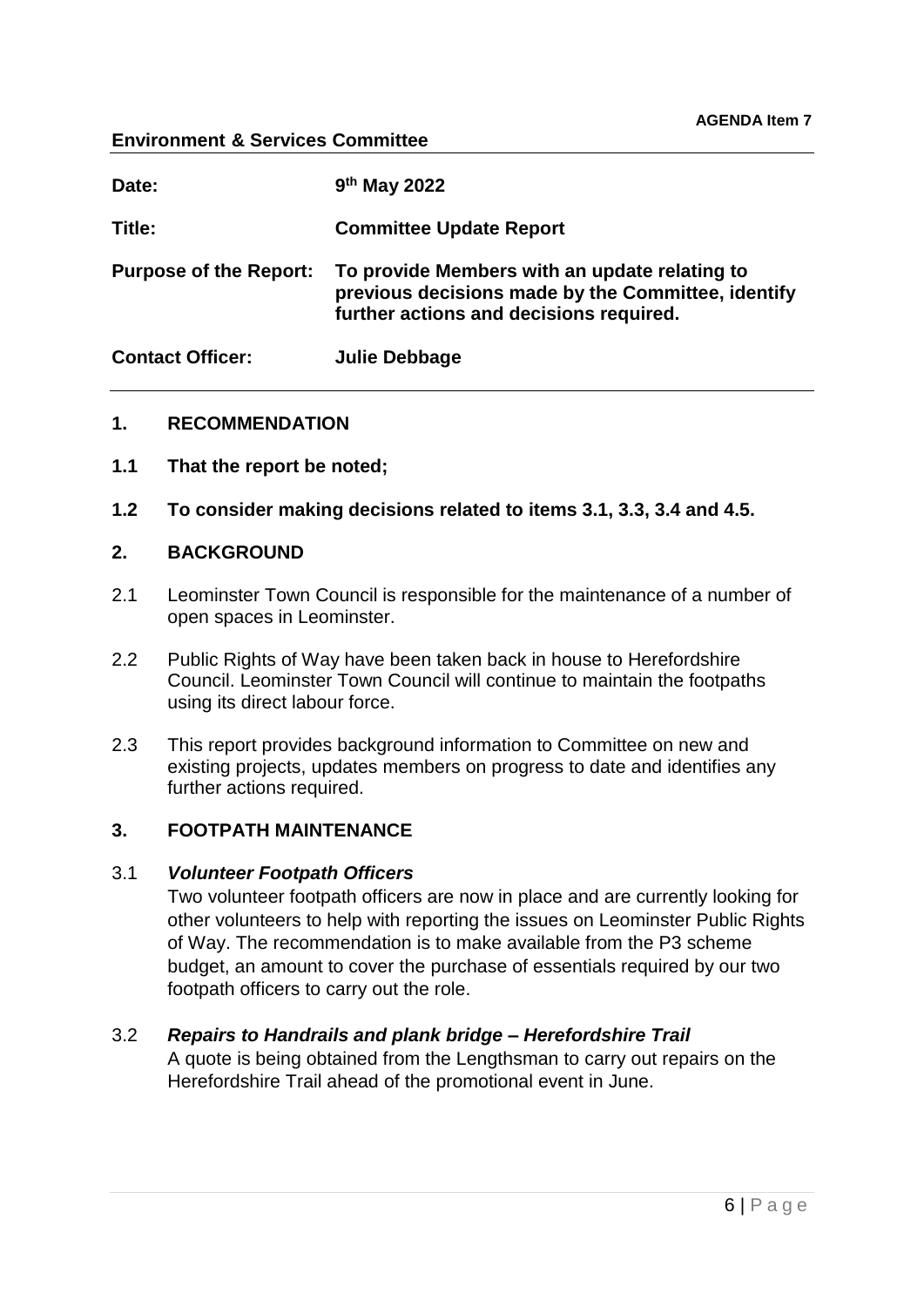## 3.3 *Oak Finger Posts for the Herefordshire Trail*

A request has been received for town councils to fund new signage on the Herefordshire Trail. This would mean purchasing two fingerposts for Leominster at a total cost of £346.12+VAT.

## 3.4 *PROW Anomalies*

A list of PROW anomalies is currently being compiled to discuss with the Herefordshire Council PROW team when it returns 'in house' later this year. A member of the public has asked if this could be made public so that any progress can be seen. It will also mean that residents can feed into the process.

## **4 COMMITTEE MATTERS**

#### 4.1 *Allotments*

Invoices for 2022-23 allotment rent have been sent out with one year's notice of the rental increase for 2023-24. There are currently 6 people on the waiting list.

## 4.2 *Environmental Working Group*

To receive a verbal report from the Environmental Working Group.

## 4.3 *Great Places to Visit Fund*

- Tree Replacement in empty tree pits a stump grinding quote has been accepted and planting licenses for each site have been requested.
- New seating in Corn Square and Broad Street Permission for 3 benches in the Square has been obtained and permission for 2 Broad Street benches. The benches have been ordered to arrive mid-June.
- Picnic tables next to The Grange Play Area The lead time is 2-3 weeks so these will be ordered this week.
- The Grange Footpath Improvements requirements to inform the contract are being assessed. The deadline has been extended to the end of August 2022.
- Aïdas accessible walk improvements a date for works to start will be available shortly.
- Support for Party in the Park by way of a footpath closure is being applied for. Signage for the event is also part of the funding and is being considered.
- Jubilee Town Bunting has been ordered and will be installed mid-May.
- Central Toilets An architect has been appointed to draw up plans and is visiting to measure up on Monday 16<sup>th</sup> May 2022.
- 6 New Broxap litter bins have been ordered to replace bins on Etnam Street/Worcester Road and The Grange.
- The Shop Front Grant deadline has been extended to the end of August 2022. To date, six applications have been received, one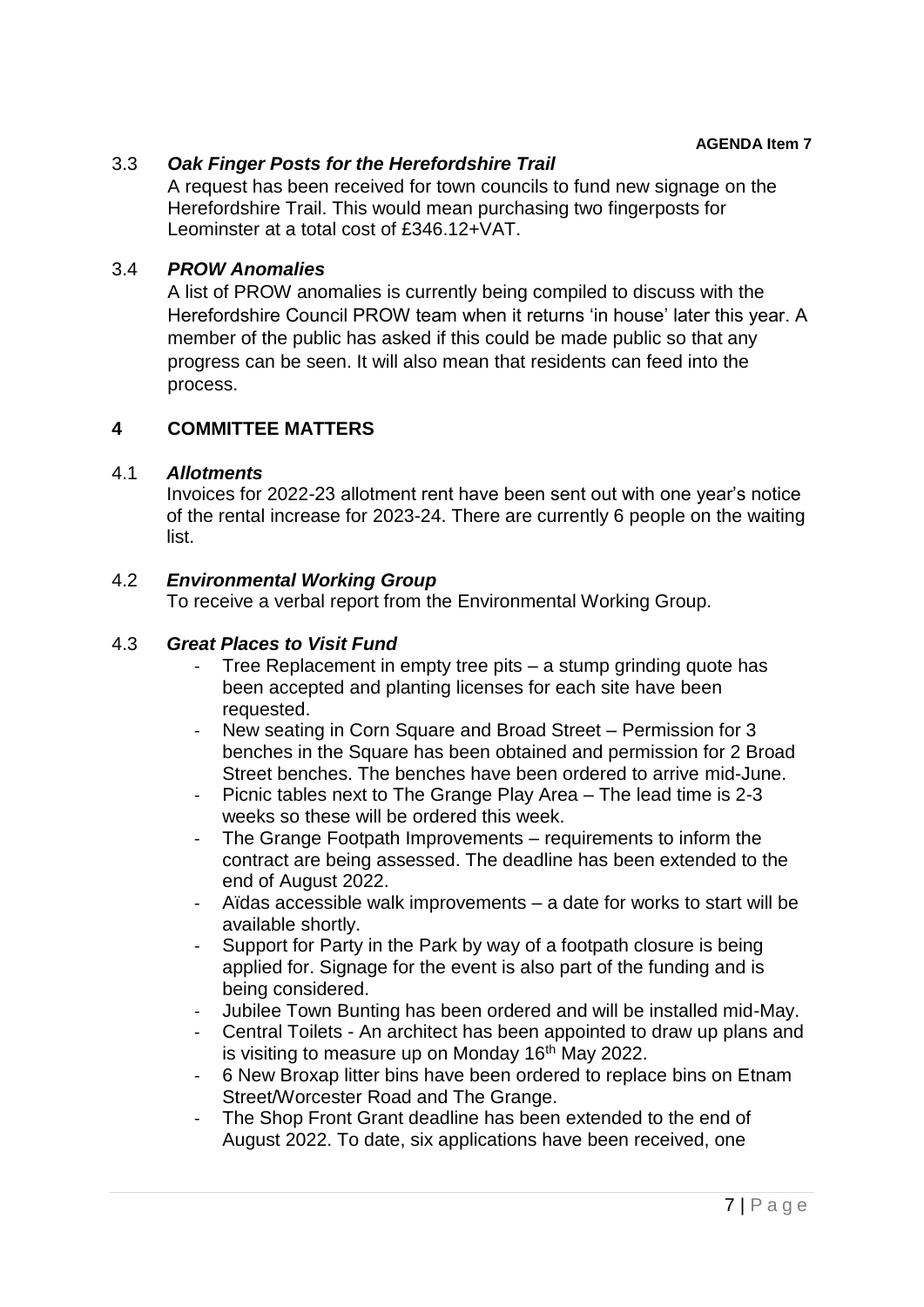awarded with others making further enquiries through the Herefordshire Council Planning system.

- A position for a community noticeboard at Barons Cross is being consulted on.

## 4.4 *Rural Verge Cutting by Balfour Beatty*

The request to only cut the rural verges 0.5m from the edge of the carriageway was put to Balfour Beatty but was not deemed to be actionable as the width of the flail was wider than 0.5m. It was agreed that one width only would be cut in May to allow growth at the back of the verges to continue whilst maintaining visibility on the highway.

#### 4.5 *Lengthsman Scheme 2022-23*

To consider the 2022-23 **Lengthsman Scheme** – funding for the scheme is no longer available but as the Environmental Team carry out work as specified in the Leominster Town Council Annual Maintenance Plan, the Lengthsman Contract needs to be signed and returned to Balfour Beatty in order to secure permission to carry out the work. Please see supporting documents.

#### 4.6 *Lengthsman Drainage Scheme 2022-23*

Funding of £4339 has been secured and a meeting will be arranged with the Lengthsman to prioritise the work.

## 4.7 *Binit Cardboard Recycling Scheme*

A verbal update will be given at the meeting.